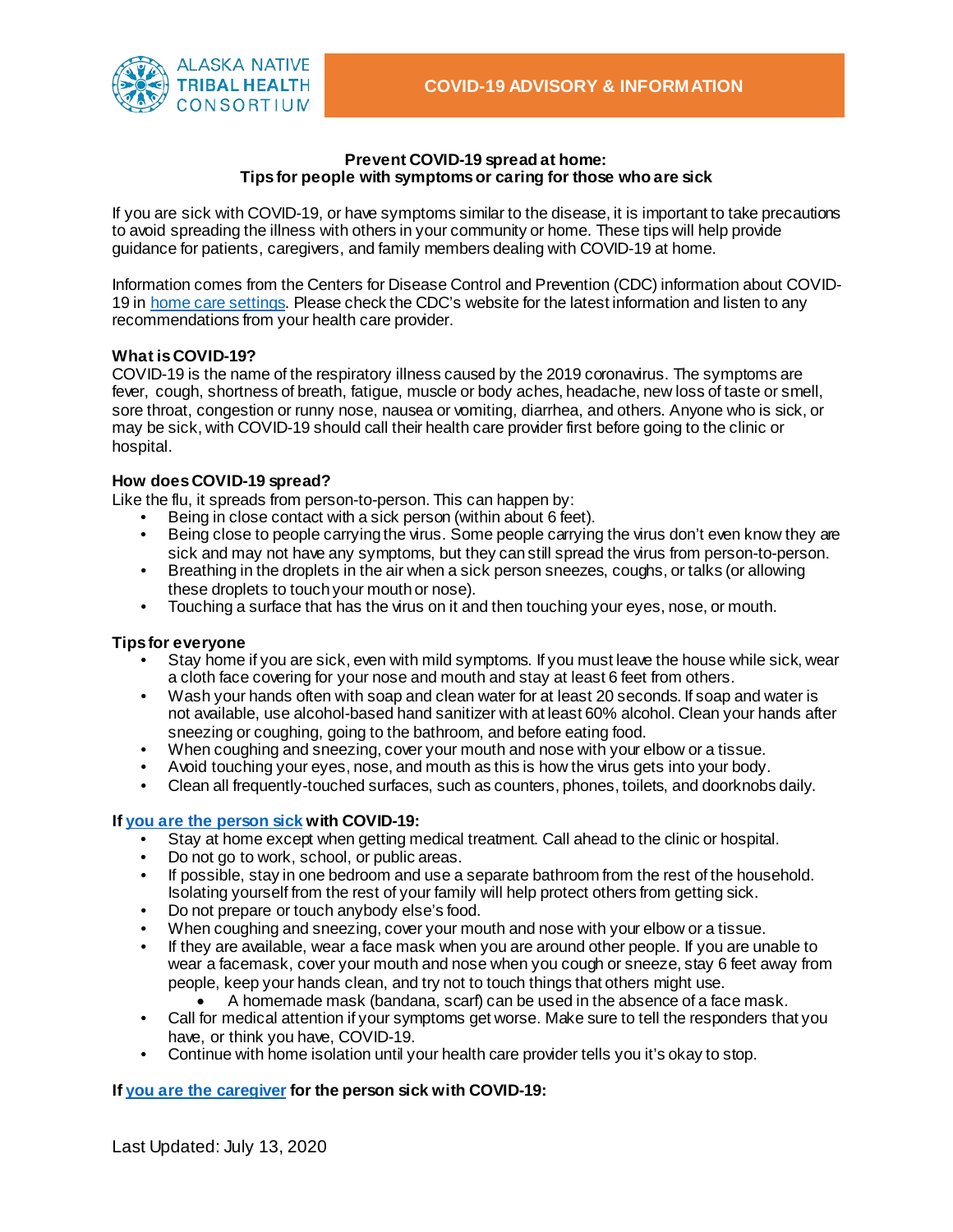

- You should not be the caregiver if you are over 65, pregnant, a child, or have preexisting health conditions such as: heart disease, diabetes or lung disease.
- Don't share items like plates, utensils, towels, or bedding. After being used, these items should all be cleaned thoroughly.
- Clean all frequently-touched surfaces, such as counters, phones, toilets and doorknobs daily. This is a two-step process:
	- If a surface is visibly dirty, it should first be cleaned off with soap and water.
	- The surface should then be disinfected with a household disinfectant or a bleach solution. To make a bleach solution, mix 5 tablespoons (1/3 cup) bleach with 1 gallon of water or 4 teaspoons bleach with 1 quart of water. Always follow the products instructions and never mix bleach with ammonia or any other cleaner. Allow surface to air dry to achieve disinfection.
- Wear a facemask when entering the isolation room to care for the sick person. Wear gloves when touching any fluids, emptying a wastebasket full of tissues, cleaning any surfaces, or doing any laundry that may carry the virus.
	- If you do not have a facemask, try to spend as little time as possible in the room with the sick person and stay at least 6 feet away from them. A homemade mask (bandana, scarf) can be used in the absence of a face mask.
	- If the sick person is well enough to clean and disinfect the room and bathroom they are isolated to, they should. Otherwise the caregiver should wear appropriate protective equipment and limit the amount of time they spend in these rooms as much as possible.
- Remove gloves and mask without touching the contaminated parts and wash your hands. Store reusable gloves in a place where others will not be able to access them and do not use them for any other purpose.
- Clean infected laundry in the washer and dryer on the highest heat recommended on the label.
- Call for medical attention if their symptoms get worse. If they have a medical emergency, make sure to tell the responders that they have, or think they have, COVID-19.
- If someone in your household has tested positive for COVID-19, keep the entire household at home. You may have also been exposed but do not know it yet. Contact your health care provider for advice.

#### • **If you live in the house with the person sick with COVID-19:**

- Avoid interacting with the sick person or entering the isolation room as much as possible, especially if you are over 65, pregnant, a child, or have preexisting health conditions such as: heart disease, diabetes or lung disease.
- Wash your hands often with soap and clean water for at least 20 seconds. If soap and water is not available, use an alcohol-based hand sanitizer with at least 60% alcohol. Clean your hands after interacting with the sick person, touching things the sick person used, going to the bathroom, and before eating or preparing food.
- Avoid touching your eyes, nose, and mouth as this is how the virus gets into your body.
- Don't invite unnecessary people into the house; especially Elders.
- Keep the house well ventilated by opening windows when possible and using bathroom/range exhaust fans.
- If possible, use a different bathroom. If you need to share a bathroom, it should be disinfected before use. Do not sleep in the same room as sick people. Don't share items like plates, utensils, towels or bedding.
- If possible, isolate the sick person in one bedroom, but if you must share a bedroom with someone who is sick: open windows and have good airflow, keep 6 feet away sleep head to toe, and put up a divider around the sick person's bed, like a curtain, cardboard poster, or blanket.
- Keep dogs and other pets away from the sick people.
- If someone in your household has tested positive for COVID-19, keep the entire household at home. You may have also been exposed but do not know it yet. Contact your health care provider for advice.